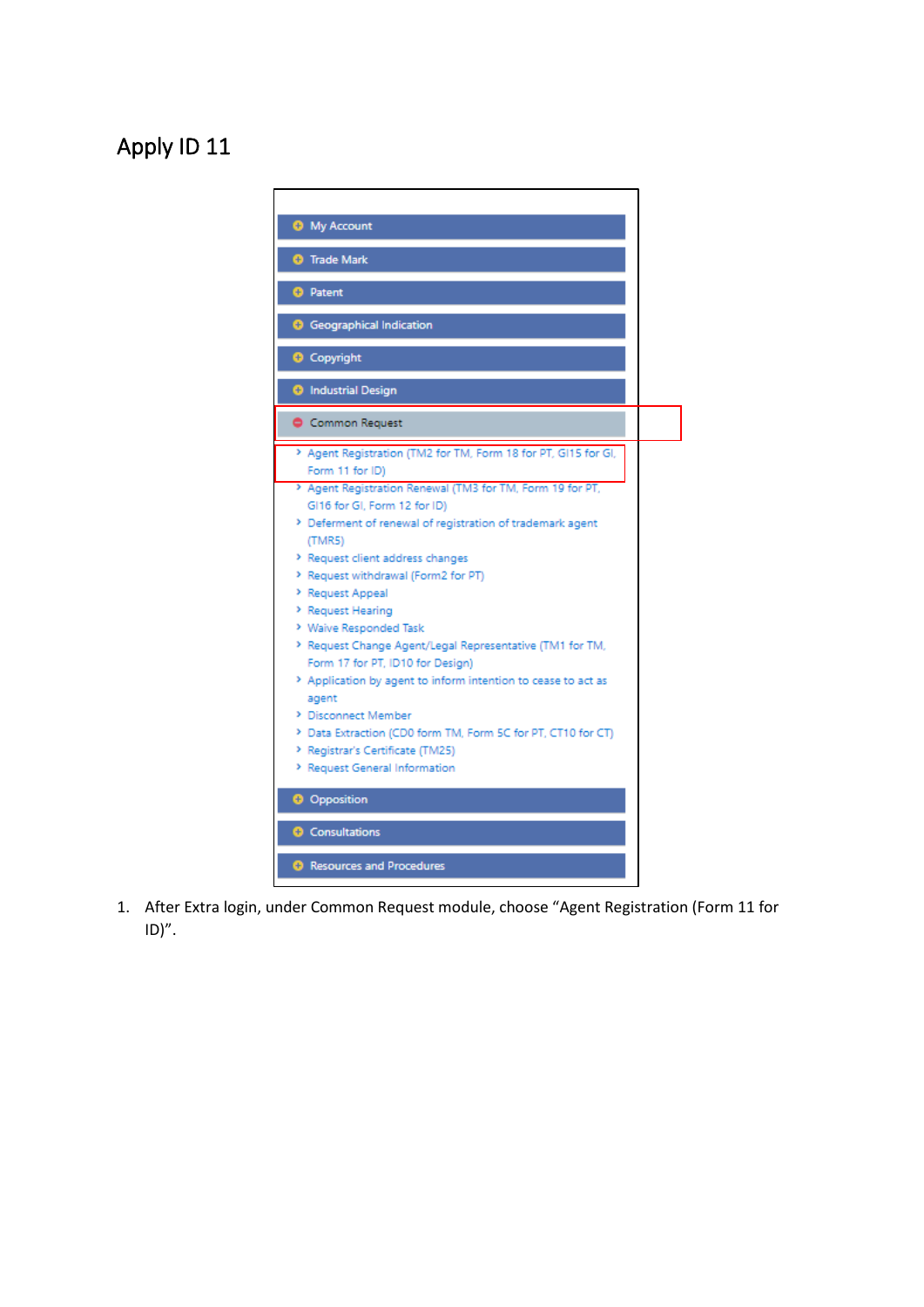|                                           | $N$ BOX $>$ AGENT REGISTRATION |                                                                                                                                                                                                         |                                                                                                                                                                      |                                                                                                                   |               |                                                                                 |         |           |                 | Logout          |  |
|-------------------------------------------|--------------------------------|---------------------------------------------------------------------------------------------------------------------------------------------------------------------------------------------------------|----------------------------------------------------------------------------------------------------------------------------------------------------------------------|-------------------------------------------------------------------------------------------------------------------|---------------|---------------------------------------------------------------------------------|---------|-----------|-----------------|-----------------|--|
|                                           |                                |                                                                                                                                                                                                         |                                                                                                                                                                      |                                                                                                                   |               |                                                                                 |         |           |                 |                 |  |
| Help Reference<br><b>Client Reference</b> |                                |                                                                                                                                                                                                         |                                                                                                                                                                      |                                                                                                                   |               |                                                                                 |         |           |                 |                 |  |
|                                           |                                |                                                                                                                                                                                                         |                                                                                                                                                                      |                                                                                                                   |               |                                                                                 |         |           |                 |                 |  |
| Identity                                  |                                | <b>Identity</b>                                                                                                                                                                                         | Select whether you're acting for your own right, as a<br>I am acting : @ In my own right                                                                             | your organisation are the applicant then select that yo<br>it or as a legal representative, where appropriate ack | April 19<br>ø | ight, if not then you are acting as an agent.                                   |         |           |                 |                 |  |
|                                           |                                | Applicant                                                                                                                                                                                               | $0$ <b>Id</b>                                                                                                                                                        | 0 Name                                                                                                            |               | Address(es)                                                                     |         |           |                 |                 |  |
|                                           |                                |                                                                                                                                                                                                         | 960409025982                                                                                                                                                         | Nurul Syazwani binti Saifuddin                                                                                    | MYA/2021/0006 | blok d-4-13, ppr pantai ria, jalan pantai dalam Bangsar 59200 Kuala Lumpur (MY) |         |           | <b>Cif</b> Edit | <b>B</b> Remove |  |
|                                           |                                |                                                                                                                                                                                                         | Show / Hide columns                                                                                                                                                  | $\checkmark$                                                                                                      |               |                                                                                 |         |           |                 |                 |  |
|                                           |                                |                                                                                                                                                                                                         | Q Search                                                                                                                                                             |                                                                                                                   |               |                                                                                 |         |           |                 |                 |  |
|                                           |                                | Correspondent                                                                                                                                                                                           | All correspondence (Discussions and Tasks) relating to this application will be sent to the Contact Details specified.                                               |                                                                                                                   |               |                                                                                 |         |           |                 |                 |  |
|                                           |                                |                                                                                                                                                                                                         | <b>Id</b>                                                                                                                                                            | Name                                                                                                              | Address       |                                                                                 | Town    | Post Code | State           | Country         |  |
|                                           |                                |                                                                                                                                                                                                         | 960409025982                                                                                                                                                         | Nurul Syazwani binti Saifuddin                                                                                    |               | blok d-4-13, ppr pantai ria, jalan pantai dalam                                 | Bangsar | 59200     | Kuala Lumpur    | MY.             |  |
|                                           |                                |                                                                                                                                                                                                         | Q Search<br>$\bullet$                                                                                                                                                |                                                                                                                   |               |                                                                                 |         |           |                 |                 |  |
|                                           |                                | <b>Address for Service</b>                                                                                                                                                                              | Select an address for service for the current application<br>Default Address: blok d-4-13, ppr pantai ria, jalan pantai dalam, Bangsar, Kuala Lumpur 59200, Malaysia |                                                                                                                   |               |                                                                                 |         |           |                 |                 |  |
|                                           |                                | <b>Notification Method</b>                                                                                                                                                                              | $\overline{2}$                                                                                                                                                       | eceive notifications by post or by email                                                                          |               |                                                                                 |         |           |                 |                 |  |
| Agent to be registered<br>Q Search        |                                |                                                                                                                                                                                                         |                                                                                                                                                                      |                                                                                                                   |               |                                                                                 |         |           |                 |                 |  |
| Domain                                    |                                | O Trade Mark<br>O Patent                                                                                                                                                                                |                                                                                                                                                                      |                                                                                                                   |               |                                                                                 |         |           |                 |                 |  |
|                                           |                                | ○ Geographical Indication                                                                                                                                                                               |                                                                                                                                                                      |                                                                                                                   |               |                                                                                 |         |           |                 |                 |  |
|                                           |                                | @ Industrial Design                                                                                                                                                                                     | 3                                                                                                                                                                    |                                                                                                                   |               |                                                                                 |         |           |                 |                 |  |
| <b>Qualifications</b>                     |                                |                                                                                                                                                                                                         |                                                                                                                                                                      |                                                                                                                   |               |                                                                                 |         |           |                 |                 |  |
|                                           |                                | The applicant (tick whichever is applicable):<br>a. Valid Patents Agents certificate                                                                                                                    |                                                                                                                                                                      |                                                                                                                   |               |                                                                                 |         |           |                 | 10              |  |
|                                           |                                | (1) b. Valid certificate as advocate and solicitor (practicing solely in Malaysia)                                                                                                                      |                                                                                                                                                                      |                                                                                                                   | 5             |                                                                                 |         |           |                 |                 |  |
|                                           |                                | C c. Holds a recognized degree in any field of s<br>[1] d. Has had at least seven years of experience in the field of industrial nonnerty by virtue of he being an ex-officer of the Office (SD Format) |                                                                                                                                                                      |                                                                                                                   |               |                                                                                 |         |           |                 |                 |  |
|                                           |                                | e. Statutory Declaration                                                                                                                                                                                |                                                                                                                                                                      |                                                                                                                   |               |                                                                                 |         |           |                 |                 |  |
|                                           | <b>Documentary Evidence</b>    | Help Documentary Evil                                                                                                                                                                                   | 6                                                                                                                                                                    |                                                                                                                   |               |                                                                                 |         |           |                 |                 |  |
|                                           |                                | O Add   o                                                                                                                                                                                               |                                                                                                                                                                      |                                                                                                                   |               |                                                                                 |         |           |                 |                 |  |
|                                           | · Payment                      |                                                                                                                                                                                                         |                                                                                                                                                                      |                                                                                                                   |               |                                                                                 |         |           |                 |                 |  |
| $1 \text{Fee}(s)$                         |                                |                                                                                                                                                                                                         |                                                                                                                                                                      |                                                                                                                   |               |                                                                                 |         |           |                 |                 |  |
| <b>Fee Description</b>                    |                                |                                                                                                                                                                                                         |                                                                                                                                                                      |                                                                                                                   |               | Fee Amount                                                                      |         | Total     |                 | x Gose v Submit |  |
|                                           |                                |                                                                                                                                                                                                         |                                                                                                                                                                      |                                                                                                                   |               |                                                                                 |         |           |                 |                 |  |

- 2. Identity field, extra must choose in my own right.
- 3. Extra click search button to find agent to be registered.
- 4. For Domain, extra must tick Industrial Design.
- 5. Extra need to tick at least one Qualification.

| $INBOX$ > EDIT DOCUMENT |                                                                                                                                                                                                                            | Logout |  |  |  |  |  |
|-------------------------|----------------------------------------------------------------------------------------------------------------------------------------------------------------------------------------------------------------------------|--------|--|--|--|--|--|
|                         |                                                                                                                                                                                                                            |        |  |  |  |  |  |
| Add Document            |                                                                                                                                                                                                                            |        |  |  |  |  |  |
| Type                    | Agent registration justification document - Available for extensions are: doc.docx.txt.rtf.pdf                                                                                                                             |        |  |  |  |  |  |
| Number of Pages         | _<br>d to the conter of the attached document<br>Agent registration justification document<br>Certificate of examination success<br>Certificate of exemption of examination for<br>MyIPO ex-staff<br>Statutory Declaration |        |  |  |  |  |  |
| Source / File Upload    | the contract of the contract of the contract of the contract of the contract of<br><b>The company of the company of the company por the interior property of the company of the company of the company</b>                 |        |  |  |  |  |  |
|                         | Select file                                                                                                                                                                                                                |        |  |  |  |  |  |

- 6. The requestor submits his registration request with details of qualifications and experiences (Mandatory Statutory Declaration and Certificate of Agent documents, either Certificate of Success to Patent Agent Examination or Certificate of Exemption for ex-MyIPO Staff mandatory.), and pays the fee ID11 (RM 1280 Online / RM 1300 at Front Desk). Click add button to add the document.
- 7. Edit document page will appear and extra can Add all document that mandatory for this application based on type. Choose type after that can click browse button to find the document that need to be upload.
- 8. A task is created in Intra to accept, raise a query, or refuse the request.
- 9. If the request is accepted, the registration as an Agent becomes effective until the 31st December of the current year.
- 10. After extra user one fill all field, click Submit button.